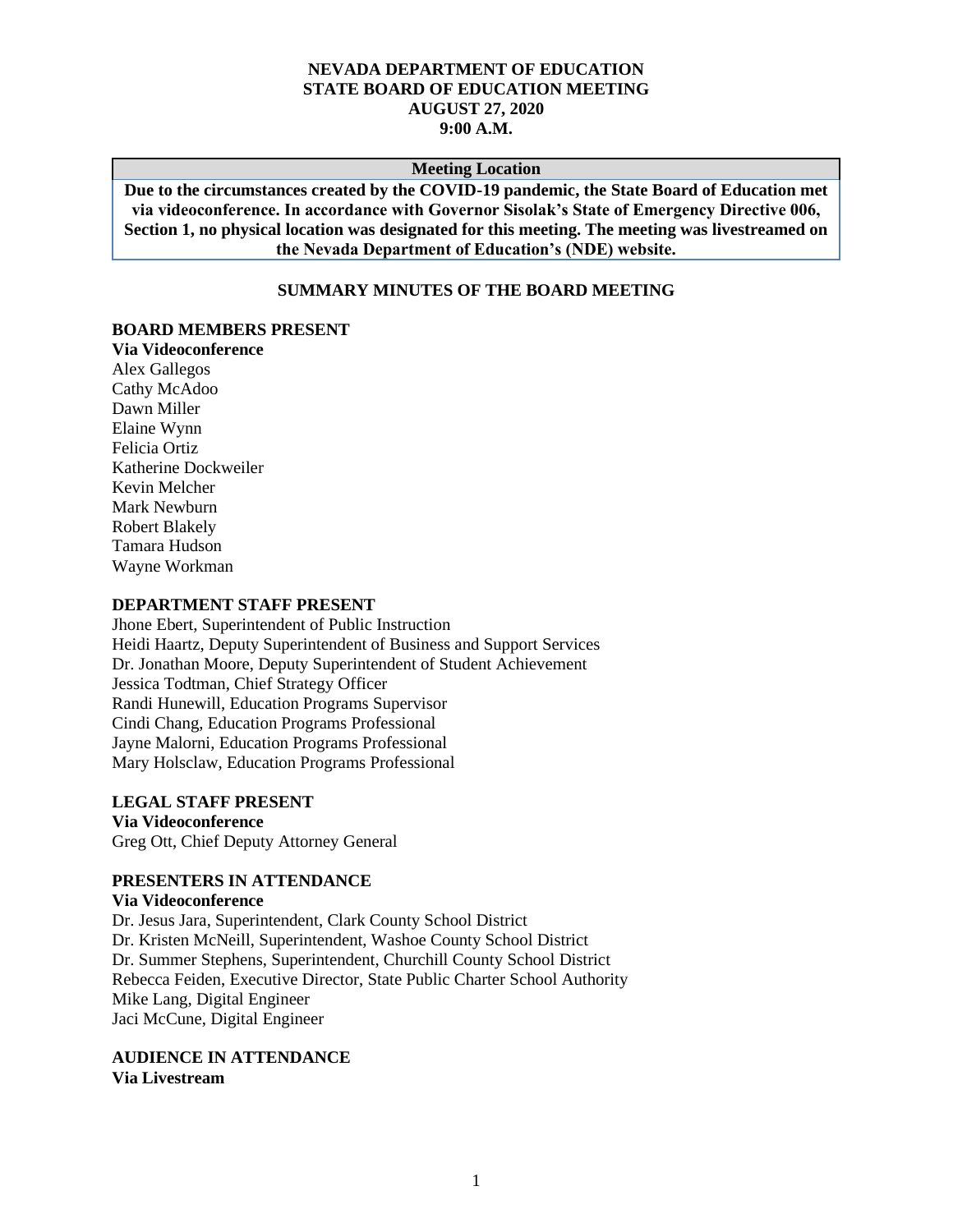# **1: CALL TO ORDER; ROLL CALL; PLEDGE OF ALLEGIANCE**

Meeting called to order at 9:00 A.M. by President Elaine Wynn. Quorum was established. President Wynn led the Pledge of Allegiance. President Wynn recognized the efforts and commitment of students and their families, teachers and administrators, school counselors and specialized instructional support personnel, bus drivers and janitorial staff, and facilities maintenance and information technology staff, as well as countless others, in working to begin the 2020-21 school year and continue the education of children across Nevada.

# **2: PUBLIC COMMENT #1**

Nevada State Education Association submitted public comment regarding the Commission on School Funding. (*A complete copy of the statement is available in Appendix A)*

## **3: APPROVAL OF FLEXIBLE AGENDA**

**Vice President Mark Newburn moved to approve the flexible agenda. Member Felicia Ortiz seconded. Motion passed.** 

## **4: PRESIDENT'S REPORT**

President Wynn provided an update regarding the Governor's COVID-19 Task Force and ConnectingKidsNV.org. She noted that many students were "lost" at the end of the 2019-20 school year, as they did not have devices or connectivity. Facing the 2020-21 school year with the majority of students in distance or hybrid learning models, President Wynn and Superintendent Jhone Ebert began to work with Governor Sisolak's COVID-19 Task Force and countless other stakeholders to address the digital divide. ConnectingKidsNV.org was launched, led by Tami Hance of Communities in Schools, Kristin Searer of the Public Education Foundation, and Punam Mathur of the Elaine P. Wynn & Family Foundation. ConnectingKidsNV's Family Support Center is staffed by bilingual operators who work to connect students to broadband and devices. Eight of the 17 county school districts in Nevada are currently "green," representing that all students enrolled in distance learning have the devices and connectivity they need. Philanthropic leaders have worked to reach out to families and provide access to wraparound supports, and President Wynn thanked all partners who have worked to support students and families.

## **5: SUPERINTENDENT'S REPORT**

Superintendent Ebert seconded President Wynn's thanks and appreciation for the incredible work of ConnectingKidsNV.org, the Governor's COVID-19 Task Force, and all community partners. At the time of the meeting, 10 of 17 districts had begun school for the 2020-21 school year. Clark and Elko county school districts are implementing a full-time distance learning model for the first quarter of school, while Eureka, Esmeralda, Lincoln, Pershing, and White Pine county school districts providing in-person instruction. The remaining districts are facilitating hybrid models, or a mix of models based on school age or school population density.

Superintendent Ebert noted that the "green" districts are Carson, Churchill, Esmeralda, Eureka, Lincoln, Nye, Pershing, Storey, and White Pine. However, some of those districts are "green" because they are face-to-face and have no current needs. In the event they did need to close school buildings, some of the districts that are currently green would struggle to meet device and connectivity needs. Superintendent Ebert thanked Brian Mitchell, the Director of the Governor's Office of Science, Innovation & Technology (OSIT) for his partnership and support of districts and schools in closing the digital divide.

Under the CARES Act, Nevada was granted Elementary and Secondary School Emergency Relief, or ESSER, funding. Superintendent Ebert reported that 90% of ESSER funds - approximately \$105 million – were allocated to local education agencies. The remaining 10% were set aside for Statewide activities through a competitive grant process, focused on three priorities: wrapround services, digital instructional materials, and high-quality professional development. Organizations could apply to support the delivery of distance learning, for planning and development of the return to normal school operations, and wraparound services to support students, educators, and families in response to COVID-19.

The ESSER competitive application closed August 19, and the Department received 71 applications from 45 applicants: 33 of those applications were for wrapround services, 26 were for high-quality professional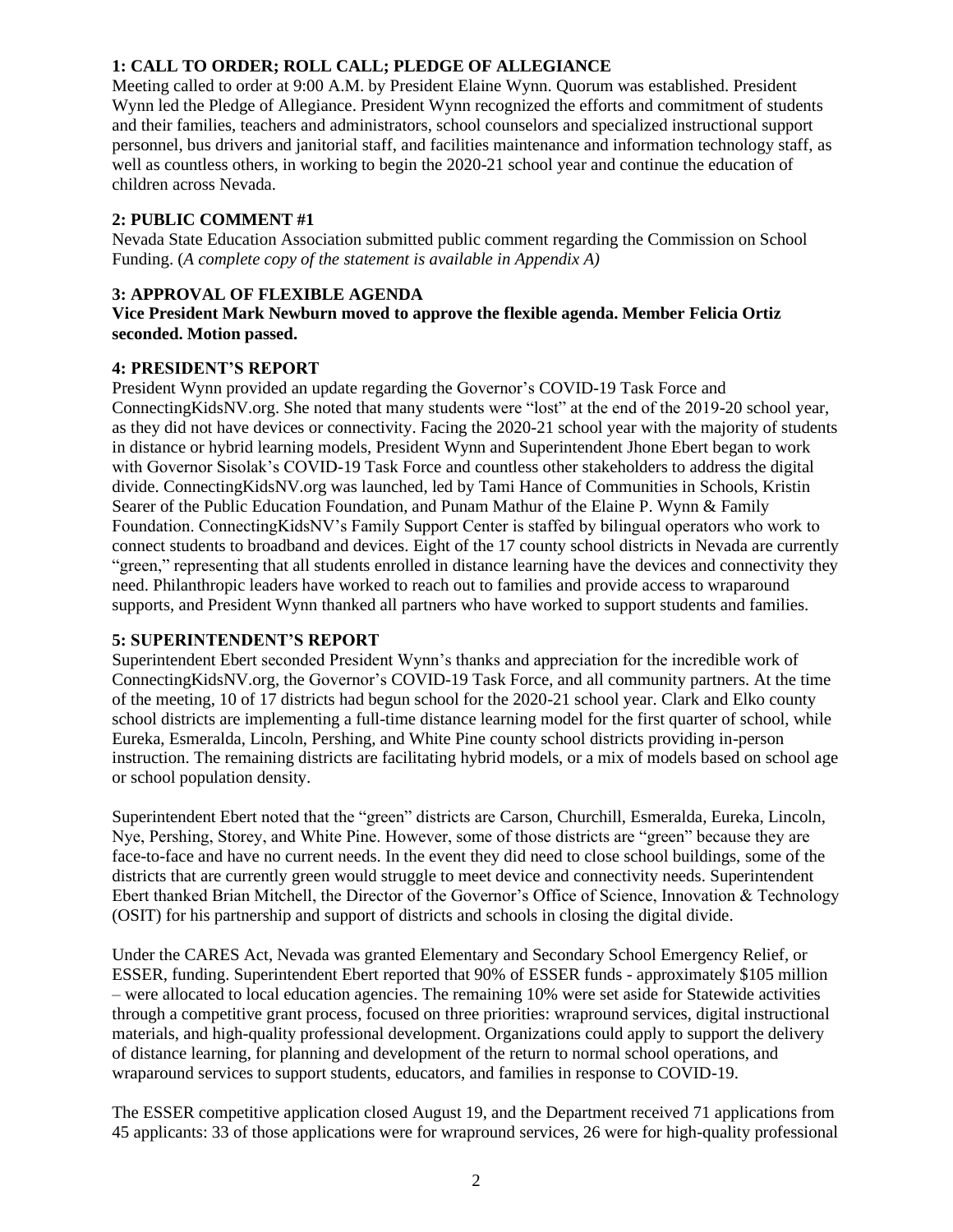development, and 12 were for digital instructional materials. These applications are going through an expedited review process, and the Department hopes to notify applicants in a few short weeks.

The 31<sup>st</sup> Special Session of the Nevada Legislature granted \$50 million in CARES Act funding to local education agencies through the passage of Assembly Bill (AB) 3. The streamlined application process for AB 3 was opened on August 6, and to date, four districts have completed the application and subgrant process for AB 3 funds.

The Legislative Committee on Education had a full agenda for their August meeting, and there were a number of presentations spearheaded by NDE, with topics including findings from the Teacher Recruitment and Retention Advisory Task Force, the Adult High School Diploma Program, the Nevada Educator Performance Framework, Senate Bill 41 (2019) and related changes to licensure, School and Student Safety, and Assembly Bills 168 and 490 regarding student discipline and restorative justice.

Vice President Newburn asked about the oversight for CARES Act funding. Deputy Superintendent Heidi Haartz noted that CARES Act Funds, ESSER Funds, and GEER (Governor's Education Emergency Relief) Funds all have separate sets of allowable costs and auditing requirements. Funds awarded to municipalities from the Coronavirus Relief Fund are monitored by the Governor's Office and the Governor's Finance Office. NDE will be responsible for monitoring the Coronavirus Relief funds being granted to school districts and the State Public Charter School Authority under the authority of AB 3. The Department will review that invoices are for allowable expenses only and will audit that items were coded to one reimbursement source and the expenses were allowable under federal legislation.

## **6: APPROVAL OF CONSENT AGENDA**

**Vice President Newburn moved to approve the consent agenda. Member Katherine Dockweiler seconded. Motion passed.** 

## **7: INFORMATION AND DISCUSSION REGARDING DISTRICT AND SCHOOL REOPENING PLANS**

District and charter school leaders provided updates to the Board regarding the implementation and status of their school reopening plans.

# • **Clark County School District**

Dr. Jesus Jara, Superintendent of Clark County School District, conducted a PowerPoint presentation on the status of school reopening in [Clark County School District](http://www.doe.nv.gov/uploadedFiles/ndedoenvgov/content/Boards_Commissions_Councils/State_Board_of_Education/2020/August/SuptJaraSBOE.pdf) (CCSD).

Vice President Newburn inquired about the matching of devices and connectivity to students. Superintendent Jara noted that CCSD currently has enough devices for those students that have expressed a need. However, there are students that have not yet checked in, and there are not yet enough devices for every student in the district. President Wynn clarified that, based on ConnectingKidsNV data, approximately 30,000 students in Clark County are still without devices; she further noted that technical support would also be important as students were matched with devices and connectivity. Nonprofits and the Family Support Center are providing information technology support to families and students.

Member Dockweiler asked which CCSD schools are operating face-to-face; Superintendent Jara noted they are rural schools. Member Ortiz asked how students would be caught up on missed coursework once they were connected. Superintendent Jara noted that wellness checks have been increased, and school staff have begun outreach and knocking on doors to find students, with teachers providing additional support to assist students in catching up, including accelerating their learning. Catch up will occur when teachers are able to provide one-on-one lesson planning with students, as well as Saturday tutoring opportunities and after-school support. Member Ortiz asked if there are strong social-emotional supports being provided, as well as checks to ensure that students are in safe home environments. Superintendent Jara affirmed that staff are finding ways to connect with students, support their needs, and respond to reports.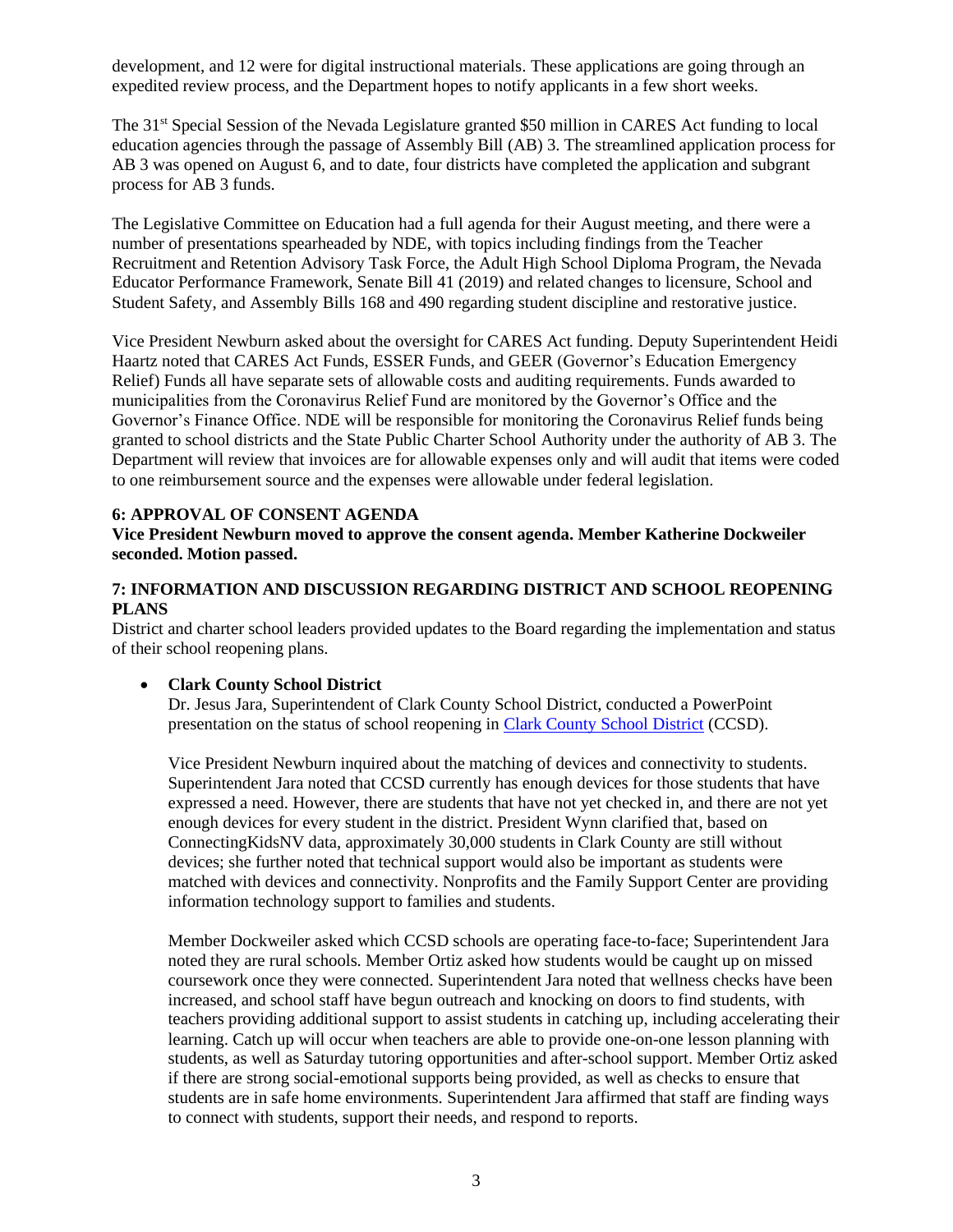Member Wayne Workman noted that Cox Communications does not exist across all of Nevada, and that the connectivity solutions that have been discussed by the Board are wonderful, but do not reflect solutions that will work across the State. Connectivity remains a substantial issue in rural districts. He further noted that most districts are purchasing devices and hotspots for students using CARES Act and AB 3 funds, which will not be sustainable, as districts are otherwise not funded to provide devices and connectivity to students.

Superintendent Jara added that Clark was estimating a \$30 million investment per year to continue providing Chromebooks to students, not including estimates for connectivity. Including connectivity, the cost may be up to \$75 million per year. President Wynn noted that the current evaluations are due to COVID-19, and the technology needs are currently under consideration to respond to that situation. If the need for device and connectivity support becomes long-term, there will be a larger national crisis. Member Workman highlighted the leadership of President Wynn's Family Foundation and the work of OSIT in Nevada's success in closing the digital divide.

## • **Washoe County School District**

Dr. Kristen McNeill, Superintendent of Washoe County School District, conducted a PowerPoint presentation on the status of school reopening in [Washoe County School District](http://www.doe.nv.gov/uploadedFiles/ndedoenvgov/content/Boards_Commissions_Councils/State_Board_of_Education/2020/August/2020_08_27_WCSDSchoolUpdate.pdf) (WCSD).

Vice President Newburn asked about device needs in Washoe; Superintendent McNeill noted that Washoe has 33,000 devices, and each week they receive an update regarding how many students have expressed a need for a device.

President Wynn inquired about Washoe's enrollment; Superintendent McNeill responded they currently had 27,463 elementary school students, with elementary school students doing face-toface instruction. Of those elementary school students, 8,557 elected to do distance learning. President Wynn clarified whether a device order had been placed; Superintendent McNeill noted that devices would be ordered using AB 3 funds; once those funds were received, they would place the order, with expected delivery in December. President Wynn asked what the delay was in placing the order; she emphasized not to let funding delay the ordering of needed devices.

Member Tamara Hudson asked how many COVID-19 cases there were in the district. Superintendent McNeill responded that eight schools have had a staff member or student with a positive case, and due to the district's approach to excluding affected students and staff in consultation with public health officials, there are upwards of 600 students excluded currently. Superintendent McNeill emphasized the importance of contact tracing.

## • **Churchill County School District**

Dr. Summer Stephens, Superintendent of Churchill County School District, conducted a PowerPoint presentation on the status of school reopening in [Churchill County School District.](http://www.doe.nv.gov/uploadedFiles/ndedoenvgov/content/Boards_Commissions_Councils/State_Board_of_Education/2020/August/ChurchillCSDReopening2020.pdf)

President Wynn commended Superintendent Stephens on the efforts and innovations of Churchill County School District, which Member Kevin Melcher seconded. Member Ortiz asked how positions were being repurposed due to budget cuts and restrictions. Superintendent Stephens responded that Churchill has had successive budget cuts over the last ten years, and attempts were made this year to maintain the current staff and add staff for intervention and support. Once the district has assessed gaps, they will assign staff to supporting students in a variety of means.

[*Convenience Break*]

## • **State Public Charter School Authority**

Rebecca Feiden, Executive Director of the State Public Charter School Authority, conducted a PowerPoint presentation on the status of school reopening across charters in under the State [Public Charter School Authority](http://www.doe.nv.gov/uploadedFiles/ndedoenvgov/content/Boards_Commissions_Councils/State_Board_of_Education/2020/August/SPCSA.pdf) (SPCSA).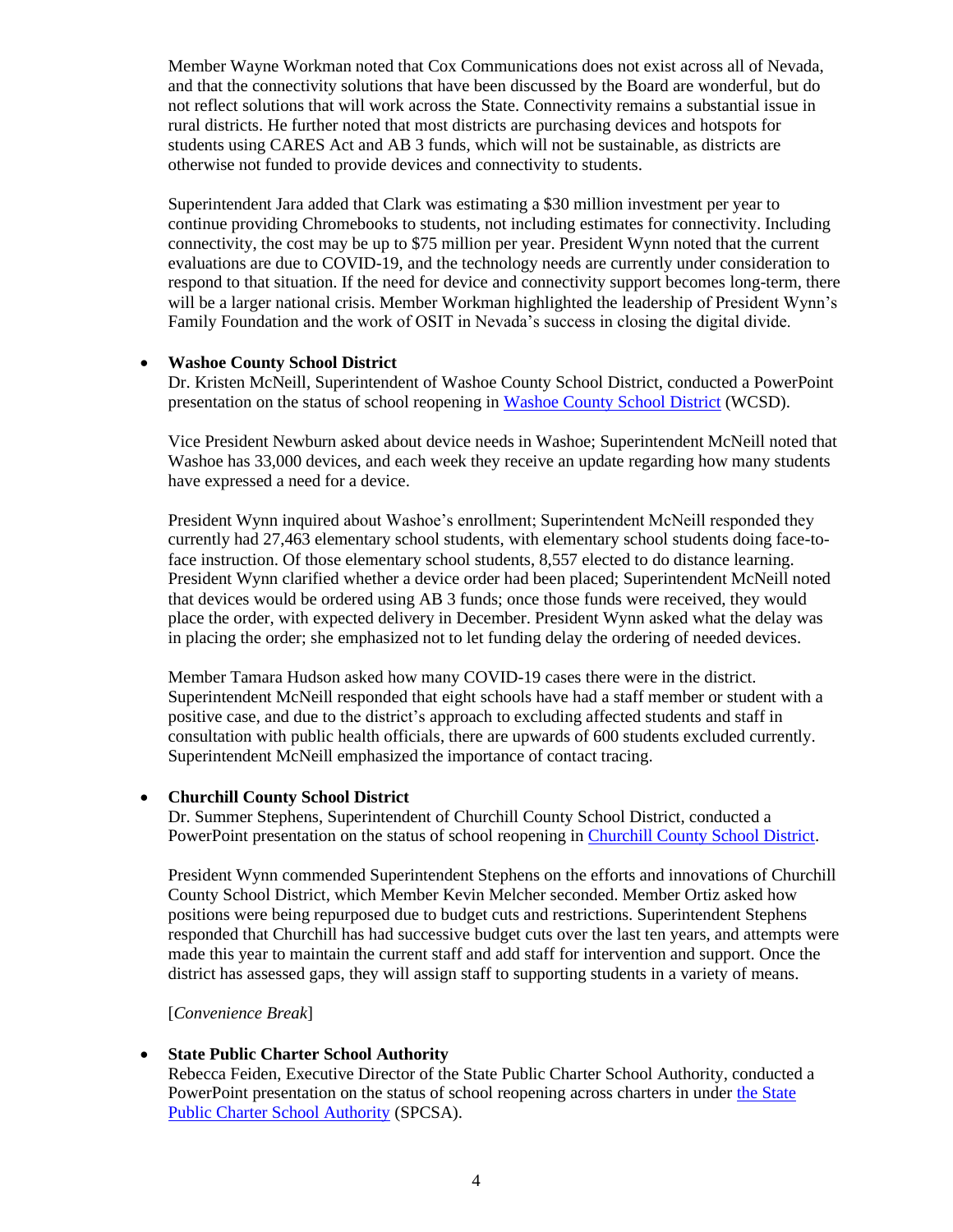Responding to President Wynn, Director Feiden noted that each charter school purchases devices and hotspots individually as they understand their needs at the local level, however the SPCSA is tracking their requests and working to coordinate connectivity. President Wynn asked if the SPCSA could apply for AB 3 funds as a block grant, or if individual charter schools would need to apply for AB 3 funds. Director Feiden responded that dollar amounts are allocated at a school level.

## **8: INFORMATION AND DISCUSSION REGARDING THE COMMISSION ON SCHOOL FUNDING AND THE DEFINITION OF AT-RISK**

Heidi Haartz, Deputy Superintendent of Business and Support Services, provided an update to the Board regarding the work of the Commission on School Funding (Commission). She noted that the Commission had recently recommended that the State Board of Education develop an alternative definition for At-Risk in the Pupil-Centered Funding Plan (PCFP), as allowed in Senate Bill (SB) 543 (2019).

The Commission on School Funding was established to assist in the development and review of the Pupil-Centered Funding Plan as prescribed in Senate Bill 543. The Commission finalized their recommendations to the Legislature and the Governor and submitted them on July 15, 2020. Part of their work included an evaluation of the definition of At-Risk within SB 543. SB 543 defines "At-Risk" as a pupil who is eligible for free-or-reduced-price lunch (FRL) or an alternative set by the State Board of Education. The Commission recommended that the Board adopt an alternative definition for At-Risk. The Department will return at the Board's October meeting with additional details regarding the Commission's recommendations on the definition of At-Risk for the Board's consideration.

Deputy Superintendent Haartz reported that the Commission identified concerns with the use of FRL as the definition for At-Risk, including confidentiality issues in using it as an indicator in the PCFP. In the PCFP, money follows the student to the school they are attending; FRL confidentiality would make it difficult to track those funds with the student. Additionally, some schools qualify all of their students for FRL under the Community Eligibility Provision (CEP). This would provide additional confusion with regard to determining which students would meet the definition of At-Risk included in SB 543 versus those students receiving FRL as part of a larger community-based effort. Furthermore, many families do not apply for FRL status because there is a stigma associated with it.

The Commission has explored several options for alternative definitions of At-Risk. They currently favor a method through Infinite Campus, a student information system being used State-wide. The Infinite Campus model is complex, as it uses 75 indicators to evaluate At-Risk. Those indicators fall into broad categories, which include academic risk, attendance, behavior, home and enrollment stability, and other. The Department is currently evaluating if the Infinite Campus model could be applied to Nevada's needs and the nuances of the PCFP.

Member Ortiz asked for clarification regarding weights in the PCFP. Deputy Superintendent Haartz responded that the PCFP may only apply one weighted category to a student, and should they fall into multiple categories, the category with the highest weight is selected. In the Infinite Campus method, it is important that there be a method that students already identified in a higher weighted category are not designed At-Risk.

President Wynn asked if the Commission was reviewing exemplars regarding weighted funding and At-Risk. Deputy Superintendent Haartz noted that other states use FRL, but the PCFP is providing a unique context in which using FRL as the indicator for At-Risk would potentially fail to identify or fail to associate funds with a student. A review of Nevada Revised Statutes (NRS) further showed that At-Risk is defined inconsistently, and the Board had an opportunity to develop a uniform definition.

Member Ortiz asked if the Commission had submitted the recommended base per-pupil funding or target weights in their recommendation letter on July 15. Deputy Superintendent Haartz noted that per SB 543, the recommendation letter consisted of recommendations for the successful implementation of the PCFP and are policy-based; it did not include target weights.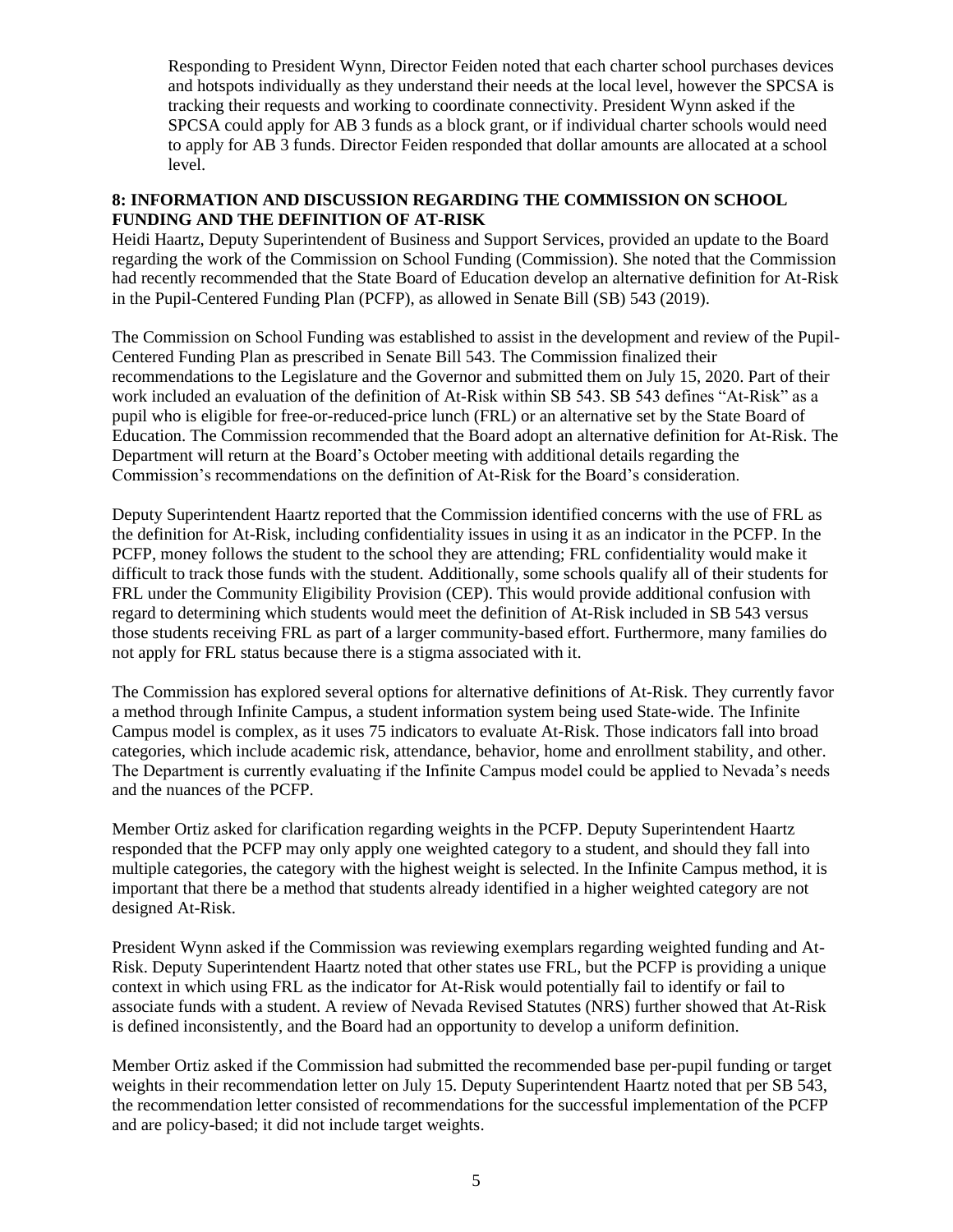Outside of the recommendations per SB 543 and regarding target weights, the Commission did identify aspirational weights should funding become available during the course of their regular Commission meetings; information regarding weights is available in the meeting minutes of the Commission.

## **9: INFORMATION, DISCUSSION, AND POSSIBLE ACTION REGARDING THE DIVERSITY, EQUITY, AND INCLUSION WORKGROUP OF THE NEVADA STATE BOARD OF EDUCATION**

Member Tamara Hudson provided an update to the Board regarding the work of the Diversity, Equity, and Inclusion (DEI) Workgroup of the Nevada State Board of Education, which met on August 20, 2020.

The Workgroup received an update from Superintendent Ebert regarding the digital divide in Nevada related to connectivity and devices.

The Workgroup received a presentation regarding Indian Education in Nevada, with representatives from the Department's Office of Inclusive Education, the Nevada Indian Commission, and the Native Youth Community Project. They presented on services provided, community partnerships, the digital divide, and challenges and highlights. A bright spot in the presentation included classes that are available in Washoe County School District for Great Basin Native Languages, and the efforts of other districts to provide this opportunity. The Native Youth Community Project is a highly successful program that provides programming and services for Native youth grades 7-12 for college and career readiness. In response to the program, discipline rates dropped, and grade point averages rose.

President Wynn expressed that the DEI Workgroup was an opportunity to drill down on student groups, and she appreciated the opportunity to learn more about Indian Education. Member Hudson will Chair the DEI Workgroup moving forward.

## **10: INFORMATION AND DISCUSSION REGARDING THE NEVADA DIGITAL LEARNING COLLABORATIVE**

Cindi Chang, Education Programs Professional, Standards and Instructional Support; Jayne Malorni, Education Programs Professional; Standards and Instructional Support; Mike Lang, Digital Engineer, Clark County School District; and Jaci McCune, Digital Engineer, Northwest Regional Professional Development Program, conducted a PowerPoint presentation regarding [the Nevada Digital Learning](http://www.doe.nv.gov/uploadedFiles/ndedoenvgov/content/Boards_Commissions_Councils/State_Board_of_Education/2020/August/NvDLCBoardPresentation.pdf)  [Collaborative](http://www.doe.nv.gov/uploadedFiles/ndedoenvgov/content/Boards_Commissions_Councils/State_Board_of_Education/2020/August/NvDLCBoardPresentation.pdf) (NvDLC).

Member Ortiz asked if there were any major challenges that the Board could assist with, and if teachers were receiving continuing education units (CEUs) for their participation in NvDLC trainings. Ms. Chang responded that spreading the word is crucial and Ms. Malorni affirmed that teachers receive CEUs. President Wynn suggested a marketing approach to support entry to their work for those that may be new to the materials and concepts, and supported greater inter-agency collaboration, such as between ConnectingKidsNV and NvDLC. Mr. Lang did a walk-through for how to navigate the NvDLC website, highlighting the search page as a starting point. The Board commended the NvDLC on their work.

## **11: FUTURE AGENDA ITEMS**

Vice President Newburn asked for continued updates regarding the digital divide and the opening of schools.

## **12: PUBLIC COMMENT #2**

Natha Anderson, Washoe Education Association, submitted public comment regarding the reopening of schools. (*A complete copy of the statement is available in Appendix A)*

## **13: ADJOURNMENT**

Meeting adjourned at 12:51 P.M.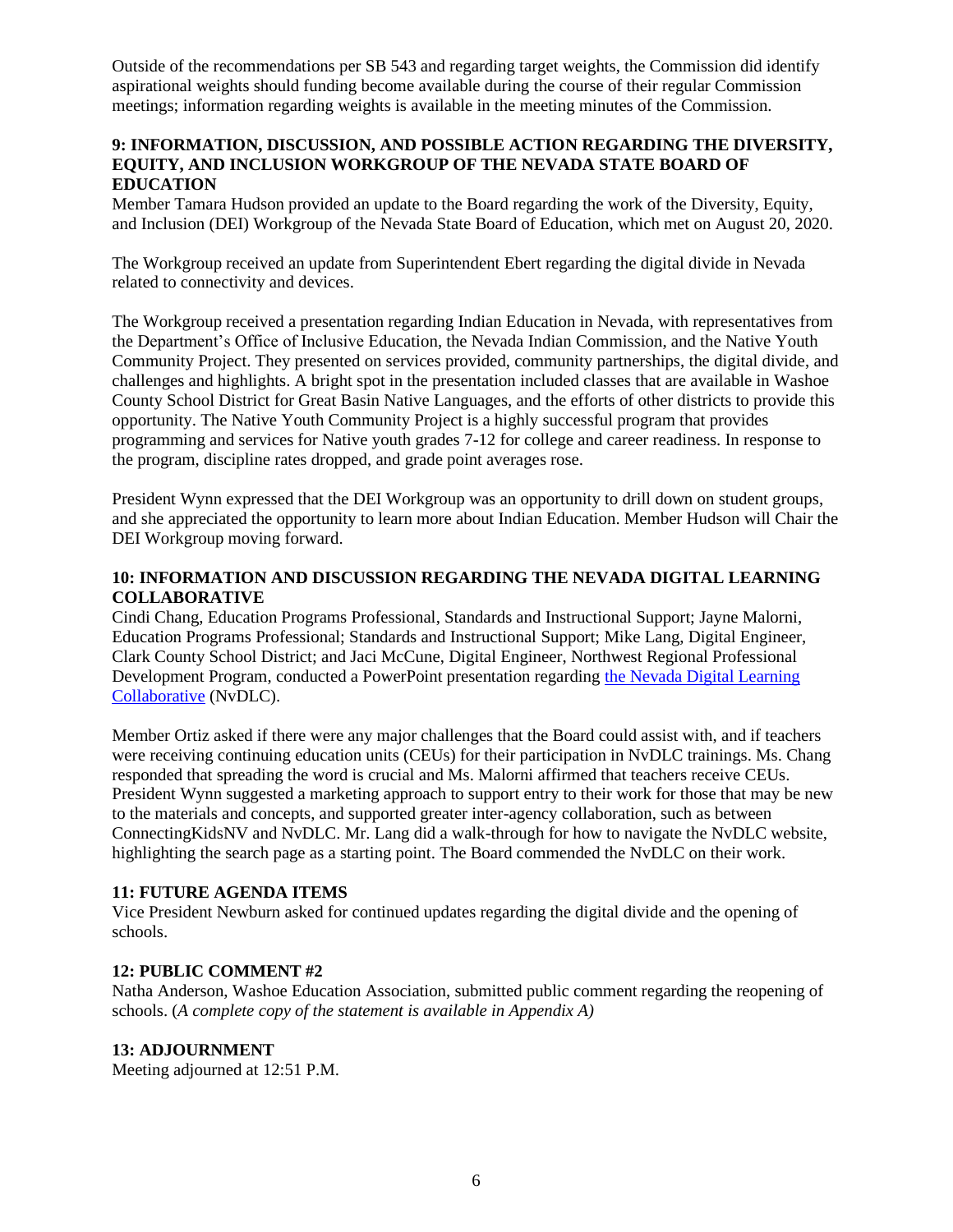- 1. The Nevada State Education Association submitted public comment regarding the Commission on School Funding.
- 2. Natha Anderson, Washoe Education Association, submitted public comment regarding the reopening of schools.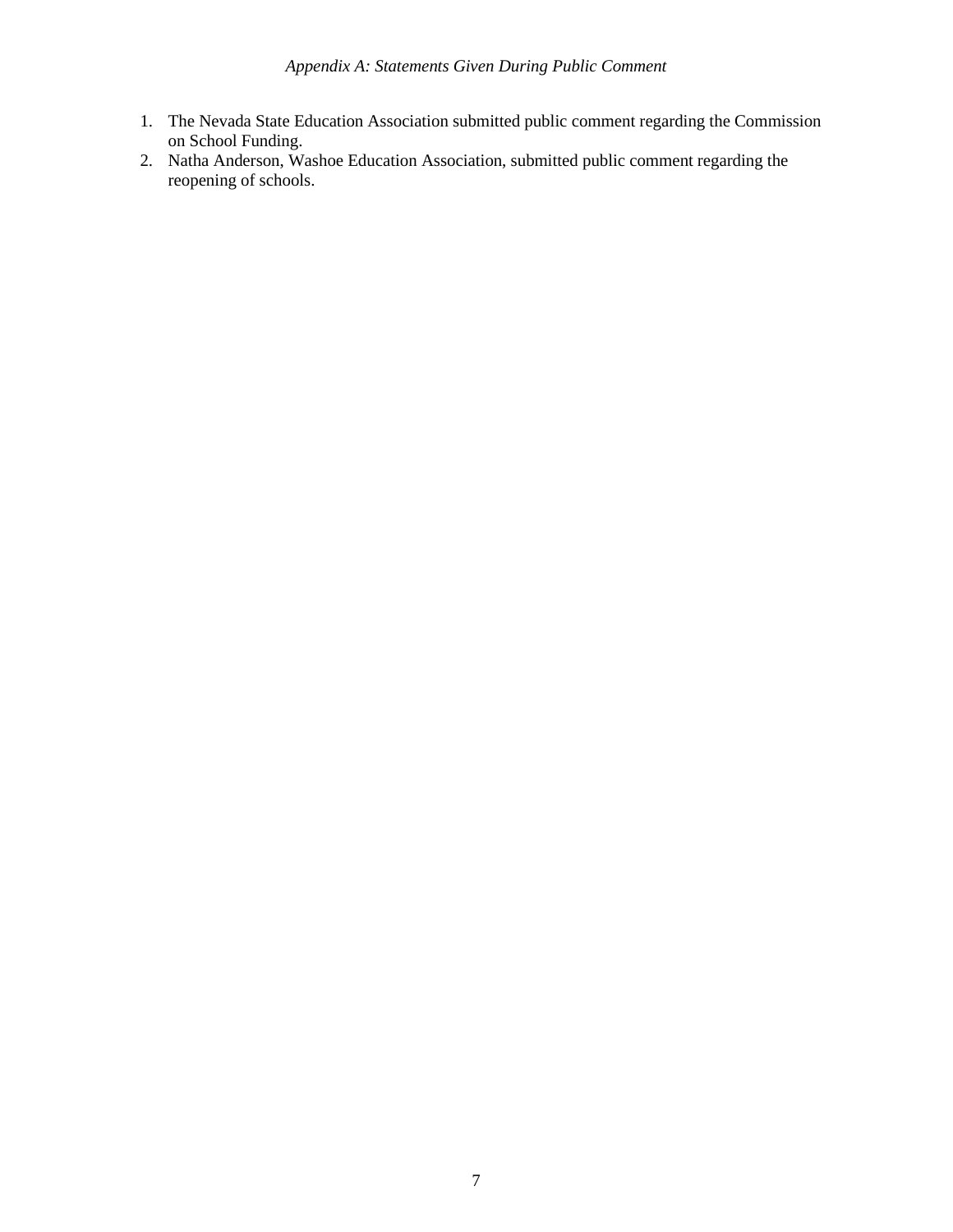#### **Item A1, Nevada State Education Association**

The Nevada State Education Association has been the voice of Nevada educators for over 100 years.

These comments are in reference to item #8 on today's calendar regarding the Commission on School Funding. At its July meeting, the Funding Commission made recommendations which, while not surprising, were profoundly disappointing. Commissions like the one on School Funding should value the voices of educators, school equity advocates, and other education stakeholders, who over the past year have shown up, and since March, written in. Educators and community members have consistently expressed our concern about the well-being of Zoom and Victory Schools, the lack of new resources to address chronic education underfunding, the specter of years-long budget freezes in most school districts, a multi-million dollar giveaway to charter schools, anti-worker end fund balance provisions, and the broken process that has left us at this point.

Instead of valuing our voices and incorporating our concerns in their recommendations, the Commission completely ignored our input.

Since March, the COVID-19 global pandemic has ravaged Nevada and changed everything. Everything, that is, with the possible exception being the limited scope and imagination of the Funding Commission. This summer, as legislators were convened in Carson City at the 31st Special Session, making \$156 million in painful cuts to K-12 education funding, the Funding Commission continued as if literally nothing had changed. Instead of tinkering with the minutiae of a broken funding proposal, the Commission, the Board of Education, and the Legislature should be asking the tough questions.

- How does the \$70 million in cuts to SB178 funding for English learners and at-risk students impact the transition to student weights contemplated in the new funding plan?
- What would be the impact on the transition to the new funding plan with further state budget cuts to K-12 education?
- Why are most major education stakeholder groups opposed to making this shift in funding plans in the first place?
- How completely irresponsible would it be to implement the radical shift of the school funding plan in the middle of a global pandemic?

While the new funding plan was unworkable before with no new revenue, implementation with decreased revenue and painful budget cuts, including wiping out student weights, would be completely irresponsible. SB543 will not help safely reopen schools. SB543 will not bring greater transparency. SB543 will not deliver greater education equity. SB543 is not truly centered on the student, 90% of whom attend our neighborhood public schools. And SB543 is not inclusive of the voices of education stakeholders